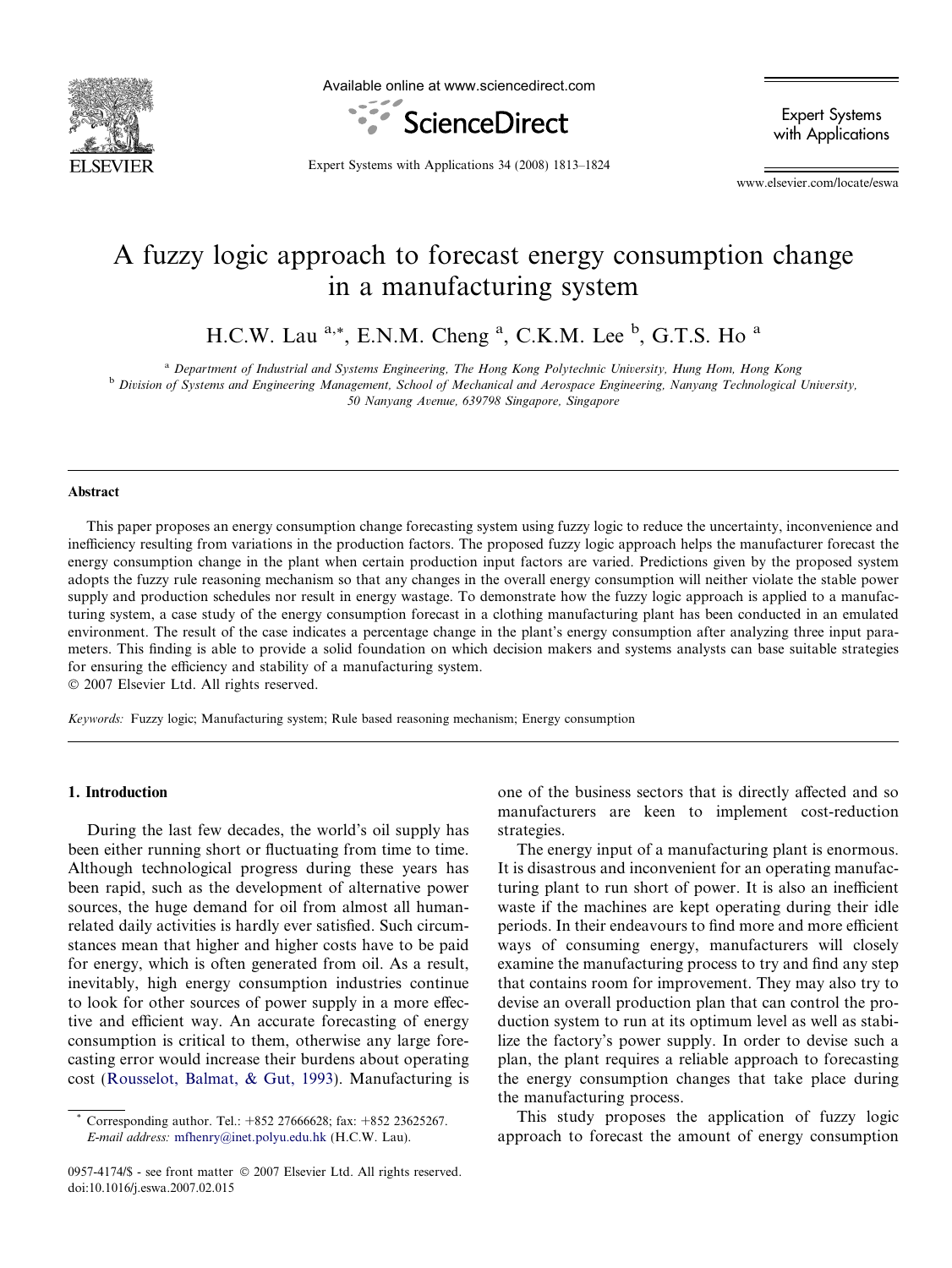change when comparing it to a reference energy consumption level.

Section 2 reviews some related studies of fuzzy logic theories and applications.

The development of the proposed energy consumption change forecast system by fuzzy logic approach is represented in Section 3.

In Section [4,](#page--1-0) a case example is used to demonstrate how the proposed fuzzy logic system is applied to a clothing manufacturing plant. With the present of inputs and results, a final change about the energy consumption can be drawn at the end of Section [4.](#page--1-0)

Section [5](#page--1-0) includes the concluding remarks and suggestions for further research studies.

#### 2. Literature review

From the manufacturers' point of view, their daily operations involve many procedures. Based on the data from the manufacturing steps, the manufacturer needs to estimate the energy consumption by collecting the past energy consumption records and the relations between the energy consumption and some of the inputs of production factors. In the scenarios which involves lots of advanced machines, [Small \(2006\)](#page--1-0) even suggests to carry out a portfolio analysis to justify investment in advanced technology at manufacturing plants.

Research into the development and applications of fuzzy logic has been common for decades. One of the traditional fundamental concepts of fuzzy logics is that it is characterized by a qualitative, subjective nature and linguistically expressed values ([Yager & Zadeh, 1992](#page--1-0)). Studies on applying fuzzy logics to systems for different sectors have been widely undertaken. Both the business and industrial sectors are concerned with fuzzy logic applications in these scopes. The application areas are generally related to process industry, biotechnology, manufacturing systems, traffic control, avionics and biomedical systems ([Sevastjanov &](#page--1-0) Róg, 2003; Martins, Costa, Pires, & Dente, 2001).

In the business sector, fuzzy logic principles have been especially applied in modeling for managerial decisionmaking [\(Zimmermann, 1996\)](#page--1-0) for instances, [Ho, Lau, Lee,](#page--1-0) [and Ip \(2005\)](#page--1-0) incorporate fuzzy logic concepts into the agile quality enhancement system to achieve the optimization of the performance of organizations. [Collan and Liu](#page--1-0) [\(2003\)](#page--1-0) use a fuzzy approach for supporting capital budgeting and investment decision making.

According to [Maravelakis, Bilalis, Antoniadis, Jones,](#page--1-0) [and Moustakis \(2006\)](#page--1-0), it is better able to interpret qualitative characteristics than other conventional methods. Furthermore, with fuzzy logic, the parameters of a model can be represented by words and the overall output can be given by their synthesis. They applied this fuzzy logic approach to the assessment of the innovative attributes in SME's. Under the fuzzy logic approach, three linguistically expressed membership functions have to be defined from various sets of the company's data.

[Srino, Shayan, and Ghotb \(2006\)](#page--1-0) applied the fuzzy logic approach to generate a fuzzy scheduling model to solve operation allocation, operation scheduling and also tool allocation problems in flexible manufacturing systems (FMSs). Such systems are looking for achieving the flexibility of low volume production while retaining the efficiency of high volume mass production ([Roh & Kim, 1997](#page--1-0)). In their study, Srino et al. define four fuzzy input variables which include machine allocated processing time, machine priority, due date priority, and setup time priority. The job priority is set to be the fuzzy variable, showing the priority status of a job to be selected for the next operation on a machine. Following these settings, the model is applied to select machines in assigned operations. The performance measures of the fuzzy logic approach are found to be better than the existing methods used in most of the criteria. This shows the contribution of fuzzy logic in the industrial sector such as bringing effectiveness and efficiency to FMS scheduling.

Fuzzy logic concepts have also been applied in many ways to energy consumption-related topics. [Jabera, Mam](#page--1-0)[look, and Awad \(2005\)](#page--1-0) analyzed the data on energy users by fuzzy logic techniques condensing large amounts of data into a small set of variable rules and the results were employed effectively in evaluating energy conservation programs. On the other hand, [Jeong, Lee, and Kim \(2005\)](#page--1-0) used a fuzzy logic algorithm to determine the relative output power in the fuel cell/battery hybrid system. This involved two input fuzzy sets: the external power requirement and the battery state of charge. Their results showed the operating efficiency of the hybrid system was improved and the battery state of charge was maintained at a reasonable level. Their studies also showed the feasibility of applying fuzzy logic to manufacturing purposes.

### 3. The infrastructure of the energy consumption forecast system

The energy consumption forecast system was developed for managing the energy supply in an effective and efficient way. The proposed system estimates the amount of energy consumption change based on the production inputs. The resulting data helps decide the follow up actions such as whether to continue or temporarily shift the power system based on the rules gathered in the knowledge base. The energy consumption forecast system has made use of the fuzzy sets to manage the data and then make a proper decision. In short, the energy consumption forecast system consists of six phases which are: situation analysis, knowledge acquisition, data collection, fuzzification, a fuzzy inference engine and defuzzification. [Fig. 1](#page--1-0) shows the conceptual model of the energy consumption forecast system and indicates the inputs and outputs of the processes involved.

The procedures comprising fuzzification to defuzzifcation can be grouped together to form the fuzzy system, which embraces the fuzzy logic principle. [Leung, Lau,](#page--1-0)